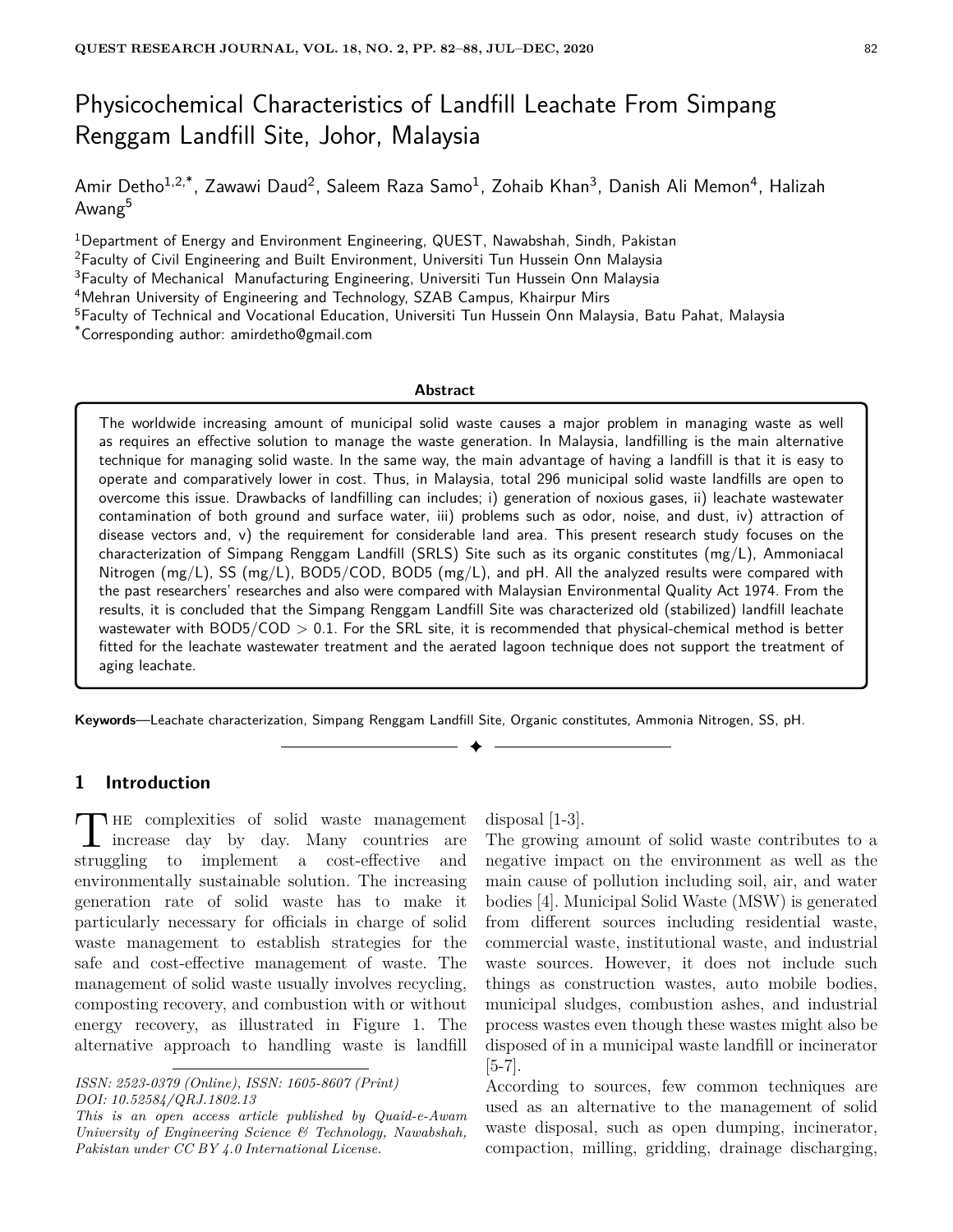

Fig. 1: Solid waste management [1]



Fig. 2: Current practices of MSW management

sanitary land-filling, dumping and composting, reducing and anaerobic digesting [8]. Among all these methods, landfilling is the most widely used approach for managing the dumping of solid waste in many parts of the world. Other than that, disposal of urban and industrial wastes is the most effective in low cost, economical, and environmentally appropriate techniques [9-12].

Leachate wastewater typically contains a higher concentration of organic and inorganic matters, heavy metals, and chlorinated organics [10]. Landfill leachate usually contains a high load of the dissolved contaminant directly discharged into the environment which may contaminate soil, subsoil and water bodies as well as poses serious threats to the environment, human health, and ecosystems. Therefore, pollutant reduction from leachate treatment has become a significant concerned over the last few decades [9]. There are a number of factors which affect characterization of leachate wastewater including the age of landfill site, hydrogeological condition, seasonal variation, weather condition, water flowing rate through the wastes, leachate temperatures, pH, water contents, condition and operation of landfill facilities [13-16].

According to the age of landfill, landfill leachate wastewater can be categorized into three groups: i) young, ii) medium and, iii) old. The characteristics of leachate wastewater versus the age of landfill are summarized in Table 1 [17-18].According to leachate characteristics, it can be easily categorized and identified as young leachate or old (stabilized) leachate. Old landfill leachate wastewater is defined as a low biodegradable ratio value (*<* 0.1) which is difficult to proceed with biological treatment methodology. A change in the biodegradable ratio in leachate wastewater describes the quality of various forms of leachate wastewater that have been described based on the landfill age and decomposition of landfill leachate wastewater. Generally, biodegradable ratio of young leachate include less than 1 year old, intermediate leachate (1-5 years) and old (stabilized) leachate (*>*5 years) were reported as 0.5-1.0, 0.1-0.55, and *<*0.1, respectively [19].

In this paper, six parameters such as Chemical Oxygen Demand (COD), Ammonia Nitrogen (NH3- N), Power of Hydrogen (pH), Suspended Solid (S.S), Biologycal Oxygen Demand (BOD), and Bio Degradability Ratio (BOD5/COD) were investigated and analyzed from the SRL site. The analyzed results were compared both with the Malaysia Environmental Quality Act (MEQA 1974) and past research. The work presented in this paper provides the current data of leachate characterization properties from the SRL site, Johore, Malaysia. Other researchers can use this data to better understand the leachate characterization properties and propose new ideas or solutions to improve the efficacy of leachate wastewater treatment. Table 1 illustrates the leachate wastewater properties versus age of the landfill [20].

#### **2 Theoretical Approach to Minimize Waste**

Figure 2 shows the current practices of MSW handling, which indicates a greater part of MSW directly disposed off into the landfills, and less importance has been given on reusing, recycling and composting. Though, this practice creates environmental issues in terms of leachate generation from the landfill and pollute the soil and under-ground water. The present practices are not environmentally acceptable, but are extensively used due to the unavailable of advanced technology and skilled professional. It is very hard for the concerned authorities to switch from one method to a more advanced technology [21].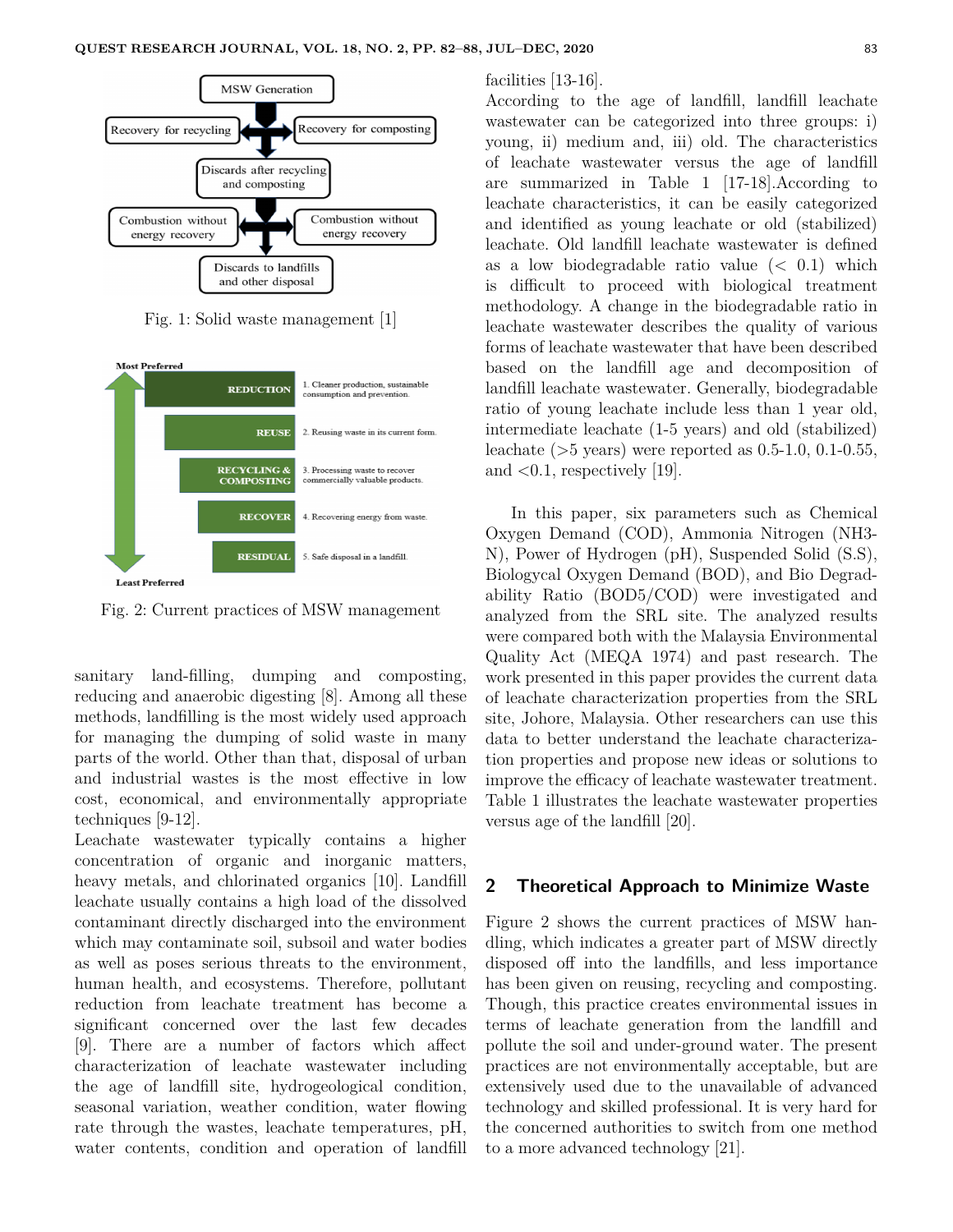**QUEST RESEARCH JOURNAL, VOL. 18, NO. 2, PP. 82–88, JUL–DEC, 2020** 84

TABLE 1: Landfill leachate characteristics at different land-fill ages [20]

## **2.1 Environmental Issue**

In urban areas, one of the major issues of MSW in the perspective of environment is the collection, management, and disposal. Lack of mismanagement of solid waste jumps to environmental and social issues. This includes contamination of air water, soil, and aesthetics. Such environmental issues are related to human health disorder because of increasing amount of greenhouse gases emission [22-23].

## **2.2 Landfilling**

A landfill is a well-known technique for the disposal of municipal solid waste. Thus, it covers a huge area and environmental issues regarding leachate and emits harmful greenhouse emissions (GHG) such as CH4, N2O, and CO2. The leachate generated by landfills can pollute underground water and soil. However, leachate also pollutes the surrounding environment, living spaces, commerce, and recreational areas [24].

## **2.3 Air Emission**

During the waste disposal process, large quantities of landfill gasses will be released in the atmosphere at the landfill site. These landfill gases consist mainly of methane and carbon dioxide. With its high methane emission, the landfill was considered one of the major sources of methane pollution at around 50% to 60%. According to a study, the release of 1 kg of methane will result in an equal contribution of 35 kg of CO2 to global warming over a 20-year period. This greenhouse impact would result in changes and disrupt the ecosystem's equilibrium such as rising global sea levels and extreme weather conditions such as heavy flooding and severe droughts. In order to control the release of methane gas in atmosphere, a proper gas venting and collection system is necessary [25].Other than methane and CO2, landfill gasses consist of certain trace levels of carcinogenic-organic chemicals such as vinly chloride, toluence, and benzene. If they are above acceptable limits, these carcinogenic gasses will have a harmful effect on human health [26].

# **2.4 Public Health**

Uncontrolled dumping at the dumpsite poses a significant threat not only to site staff but also to those living near the disposal facilities and those who derive their income from these sources. Local authorities often get complaints from public about bad odor from open dumpsites and landfills without regular soil cover. But the effect is more than just stingy taste, it puts public health at risk. A known carcinogen is one of the components found in the volatile organic compound (VOC), benzene, and exposure to  $1\mu g/m^3$  creates a lifetime risk of  $4 \times 10^{-6}$  for leukaemia [27] (WHO, 1987).

A sample household study of conducted field research reports around 23% out of 456 householders samples a minimum one-case of gastrointestinal disease recorded over a period of earlier one month and an additional 18% of a minimum of one case of typhoid, cholera or jaundice over a period of one year due to the reuse of untreated waste in agricultural [28]. With proper maintenance of the sanitary landfill, especially on a daily basis, it is possible to prevent vector breeding and housing thus avoid epidemics such as dengue fever and plague.

# **3 Materials & Methods**

Following sections describe the materials and methods used in this study.

# **3.1 Site Location**

The leachate wastewater sample was collected manually from SRL site which is located at latitude 10 53'41.64 N and longitude 1030 22'34.68 E Kluang district, Johore, Malaysia. A total area of the SRL site covers approximately 14.82 acres and for the process of leachate wastewater treatment, aerated lagoon system is used. The landfill was managed for many years. The SRL site is now more than 12 years old. The initial size of the area was only 6 hectares making it impossible to contain the high volume of waste being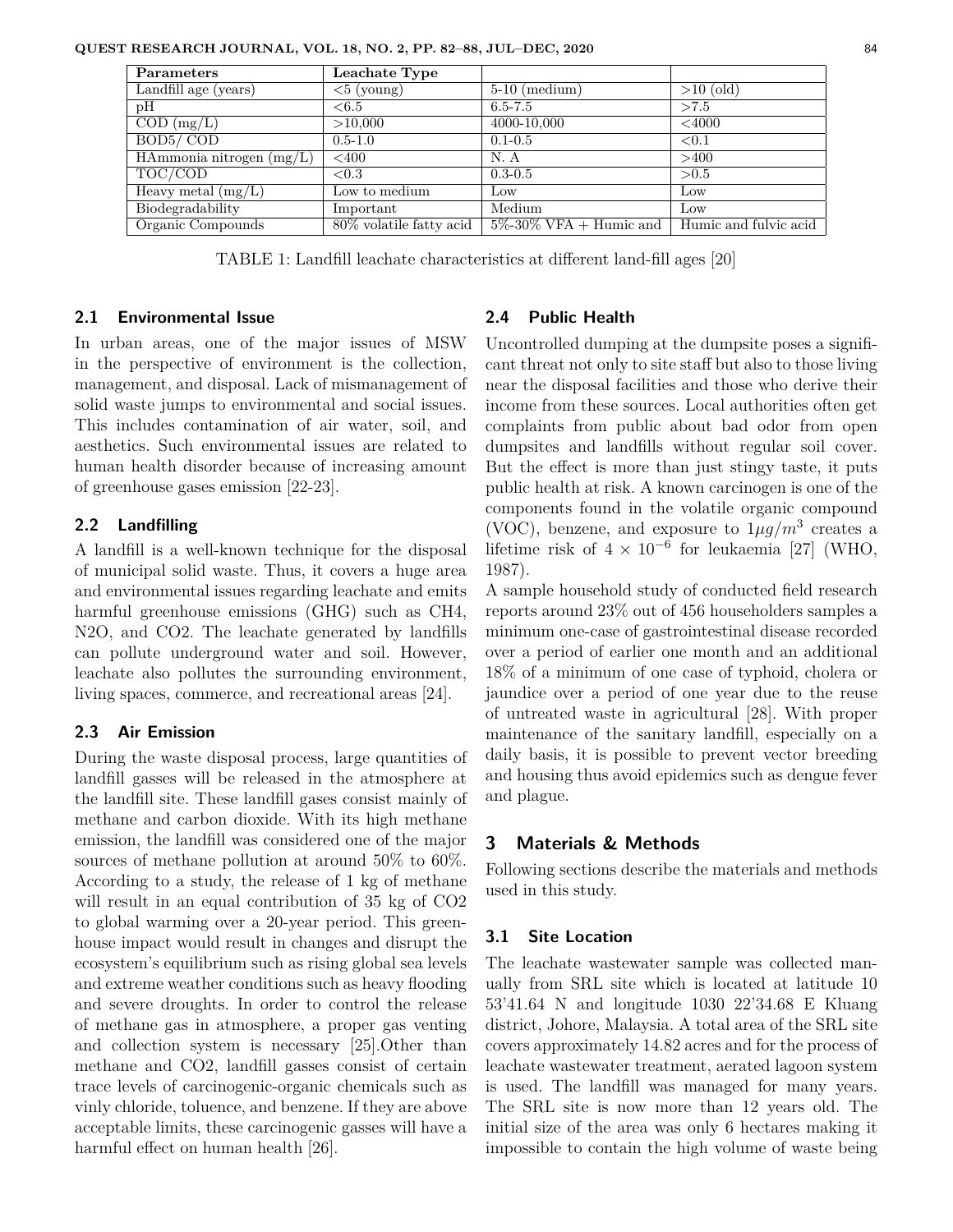

Fig. 3: Simpang Renggam Landfill Site

transported; therefore, the government established a new sanitary landfill beside the existing one to manage the waste brought from the surrounding districts. The SRL site receives about 250 tons of solid waste per day covering three regions (i.e. Simpang Ringgam region, Batu Pahat region and Kluang district). Figure 3 shows the SRL site.

### **3.2 Leachate Wastewater Sampling**

A fresh sample of leachate wastewater was collected manually from the SRL site in a 30-L clean (HDPE) high-density polyethylene container. The collected samples were transported directly to the wastewater laboratory and kept in a cold storage room at room temperature at Universiti Tun Hussein Onn Malaysia (UTHM) to prevent further chemical changes that occur in their initial characterization. The experimental procedure and analysis were done according to the method of the American Public Health Association (APHA 2012) [31]. Our study investigated six parameters such as organic constitutes, Ammoniacal Nitrogen, SS, pH, BOD, and BOD5/COD which were determined and analyzed from the Simpang Renggam landfill site.

## **4 Results & Discussion**

Many previous research studies describe the variation in leachate quality from different landfills [32]. Leachate characteristics utilized in this study are shown in Table 2. The leachate has a high volume of NH3-N and COD as shown in Table 3. The average value of COD and BOD5 is 1829 mg/L and 163 mg/L, respectively. A fresh sample of leachate wastewater has a biodegradability ratio (BOD5/COD) of 0.07 – 0.08 with an average of 0.07, as shown in Table 2. The results show that the value of COD and BOD5 demonstrate that the leachate is clearly stabilized.

Stabilized leachate has a high concentration of COD (*<*3000 mg/L) and NH3-N (*>*400 mg/L) but low concentration of BOD5/COD [33]. The pH concentration of leachate has a range of  $7.65 - 8.27$  with an average of 7.96 and it increases gradually with time [34]. A previous study describes that the concentration of pH of a stabilized leachate is higher than 7.5 [35].

### **4.1 Chemical Oxygen Demand (COD)**

In our study, the value of COD was obtained from Simpang Renggam landfill Site (SRLS) which varies at an average of 1829 mg/L. According to previous studies, the authors [36] conducted a research at SRLS in 2013. The value of COD was recorded between 13,166 and 13,500 mg/L. In another study, the authors [37] conducted a research at SRLS in 2015 in which the value of COD was recorded between 9839 and 15680 mg/L. The results show that from 2013 to 2017, the value of COD decreases due to the ages of landfill (*>* 10 years).

# **4.2 Biological Oxygen Demand (BOD)**

The Biological Oxygen Demand value examined in the present research study was 163 mg/L to compare with past research works on Biological Oxygen Demand (BOD). The authors in [37] show that the average recorded value was high 3183 mg/L. On the other hand, the authors in [38] state that the BOD value for mature landfills varies from  $100 \text{ mg/L}$  to  $200 \text{ mg/L}$ . The BOD value is obtained from SRLS and is recorded within the range of 100 mg/L to 200 mg/L. Based on the obtained results, the landfill is considered as mature landfill. By comparing the results with MEQA  $(1974)$ , it exceeds more than 50 mg/L and is considered a better treatment to reduce the BOD concentration.

#### **4.3 Suspended Solid (SS)**

A 2013 study [36] records the value of SS to be between  $270 \text{ mg/L}$  to  $1200 \text{ mg/L}$ . On the other hand another study reports it to be between 1200 mg/L to 1240  $mg/L$  [37]. In this study, the SS value is recorded from Simpang Renggam landfill Site (SRLS) which varies at an average of 341 mg/L. According to the results, the value of SS increases. By comparing the value with MEQA (1974), suspended solid exceeds more than the allowable limits of 50 mg/L.

#### **4.4 Power of Hydrogen (pH)**

The value of pH obtained from Simpang Renggam land-fill Site (SRLS) varies at an average of 7.68 to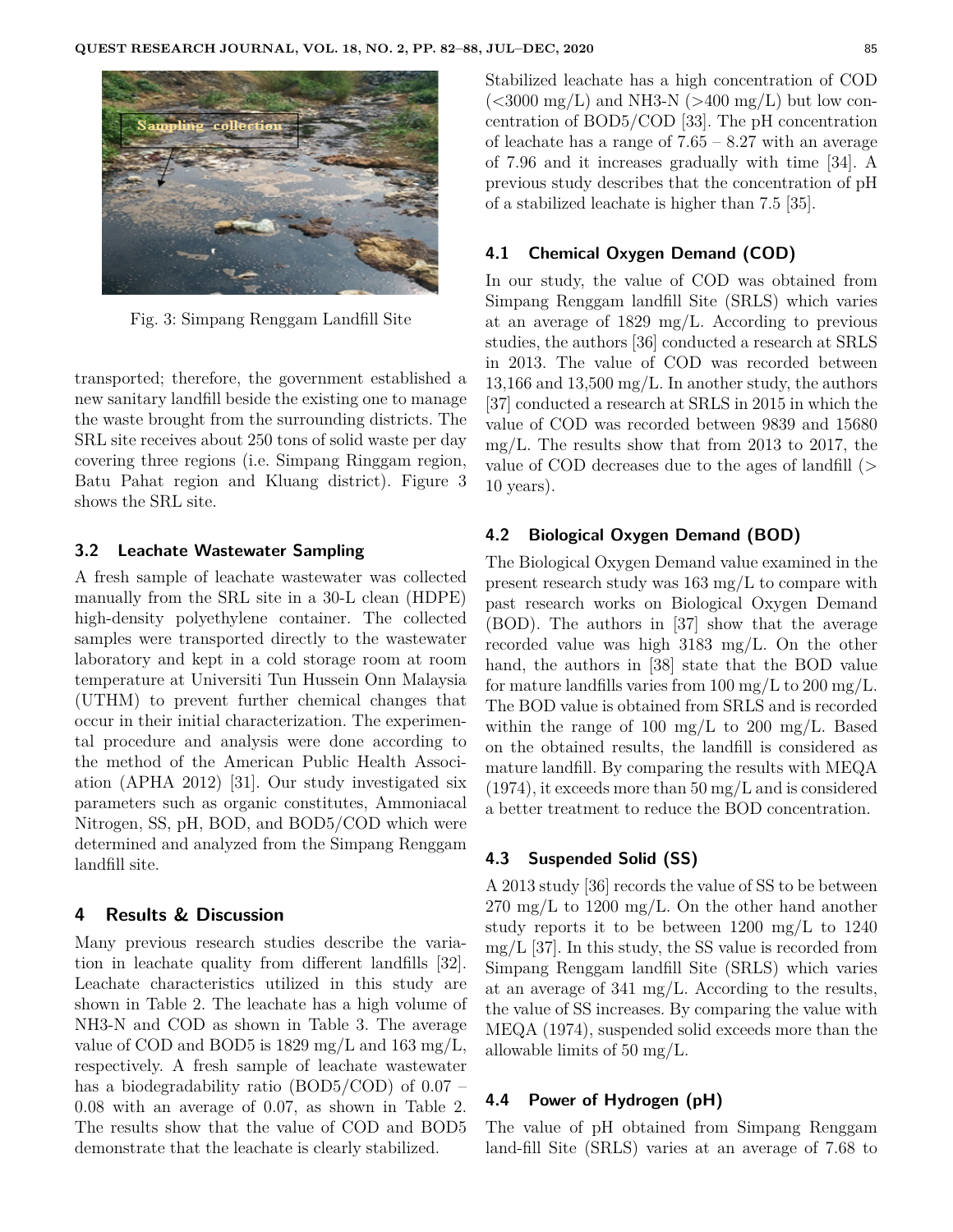| Parameters       | Units | Minimum | Maximum | Average | <b>MEQA</b> (1974) |
|------------------|-------|---------|---------|---------|--------------------|
| COD              | mg/L  | 1595    | 1829    | 1712    | 400                |
| Ammonia          | mg/L  | 404.07  | 406.68  | 405.37  |                    |
| pН               |       | 7.65    | 8.27    | 7.96    | $6.0 - 9.0$        |
| SS               | mg/L  | 316     | 367     | 341.5   | 50                 |
| BOD5/COD         |       | 0.07    | 0.08    | 0.07    |                    |
| BOD <sub>5</sub> | mg/L  | 140     | 163     | 138.66  | 20                 |

TABLE 2: CHARACTERISTIC OF THE COLLECTED LEACHATE FROM SRL SITE

8.27. The value of pH increased because of the age factor of landfill and gas production [38]. Past results were recorded in year 2013, where the obtained recorded value of pH was from 8.31 to 8.47 [36]. Leachate is classified as old with  $pH > 7.5$  [20]. By comparing the value with MEQA (1974), the obtained pH value ranging from 6.0 to 9.0 were found to be acceptable. Therefore, leachate can be discharged without further pH adjustment.

#### **4.5 Ammonia Nitrogen (NH3-N)**

From the result obtained from Simpang Renggam Land-fill Site (SRLS) which varies at an average of 406.68 mg/L. A study was conducted [39] which had found ammonia concentration value between 200  $mg/L$  to 1000 mg/L. It does not have an adverse effect on anaerobic processes. Therefore, the biological treatment is not recommended for SRL sites from the previous study reported by the authors in [36], which shows a higher concentration of ammoniacal nitrogen in 2013 that was between 755 mg/L to 2670 mg/L. The concentration of ammoniacal nitrogen reduction is due to the lack of organic matter [39]. By comparing the value with MEQA (1974), the obtained value of ammonia is found to be higher than the acceptable limits  $(5 \text{ mmg/L})$ . The concentration of ammoniacal nitrogen can be decreased in several processes, such as physicochemical treatment, to reach standard discharge limits.

## **4.6 Biodegradability Ratio (BOD5/COD)**

The biodegradability ratio (BOD5/COD) is used to determine the age of landfill [39]. According to the characteristics of biodegradability of Simpang Renggam Landfill Site (SRLS), it varies at an average range of 0.08. From the obtained results, the leachate is classified as old (stabilized) leachate wastewater with BOD5/COD value *<*0.1. Thus, the concentration of BOD5/COD decreases throughout the age increment of landfill [40]. The characterization of biodegradable ratio tends to be taken as the best alternative to determine biological and chemical decomposition occurred at SRLS.

## **5 Conclusion**

Leachate characteristics of the SRL Site were examined and analyzed. In this research study, six parameters were examined and analyzed in its composition. Among these parameters, COD and BOD show the age of landfill significantly affects the leachate characteristics composition of SRL site. It is concluded that from the year 2013, the leachate characteristics changes due to various factors. Leachate wastewater from the SRL site contains a lower concentration of organic and inorganic constituents based on a biodegradable ratio. SRL site categorizes as old (stabilized) leachate. The upgrade treatment method must be considered due to a lack of change in the composition of leachate. Therefore, for further works, it is suggested to be taken into account to upgrade treatment methods that need to be considered for leachate wastewater treatment due to the variation of leachate composition.

#### **Acknowledgement**

The authors would like to express thanks to Ministry of Higher Education Malaysia, Universiti Tun Hussein Onn Malaysia under Research Fund E15501, Research Management Centre (RMC) UTHM and Quaid-e-Awam University of Engineering, Science and Technology, Nawabshah, Sindh, Pakistan

#### **References**

- [1] G. M. Masters, W. P. Ela, Introduction to environmental engineering and science (No. 60457). Englewood Cliffs, NJ: Prentice Hall, 2008.
- [2] A. Nandan, N. A. Siddiqui and P. Kumar, "Assessment of environmental and ergonomic hazard associated to printing and photocopying: a review", Environmental geochemistry and health, Vol. 41, pp. 1187-1211, 2019.
- [3] S. Khamparia, D. Jaspal and A. Malviya, 10 Green and Eco-Friendly Materials for the Removal of Phosphorus from Wastewater. Life Cycle Assessment of Wastewater Treatment 199-219 (2018).
- [4] D. Moeler, Environmental Health (3rded.). Cambridge, MA. Harvard University Press (2005).
- [5] S.H. Fauziah, P. Agamuthu, "Sustainable Household Organic Waste Management via Vermicomposting", Malaysian Journal of Science, Vol. 28, No.2, pp. 135–142, 2009.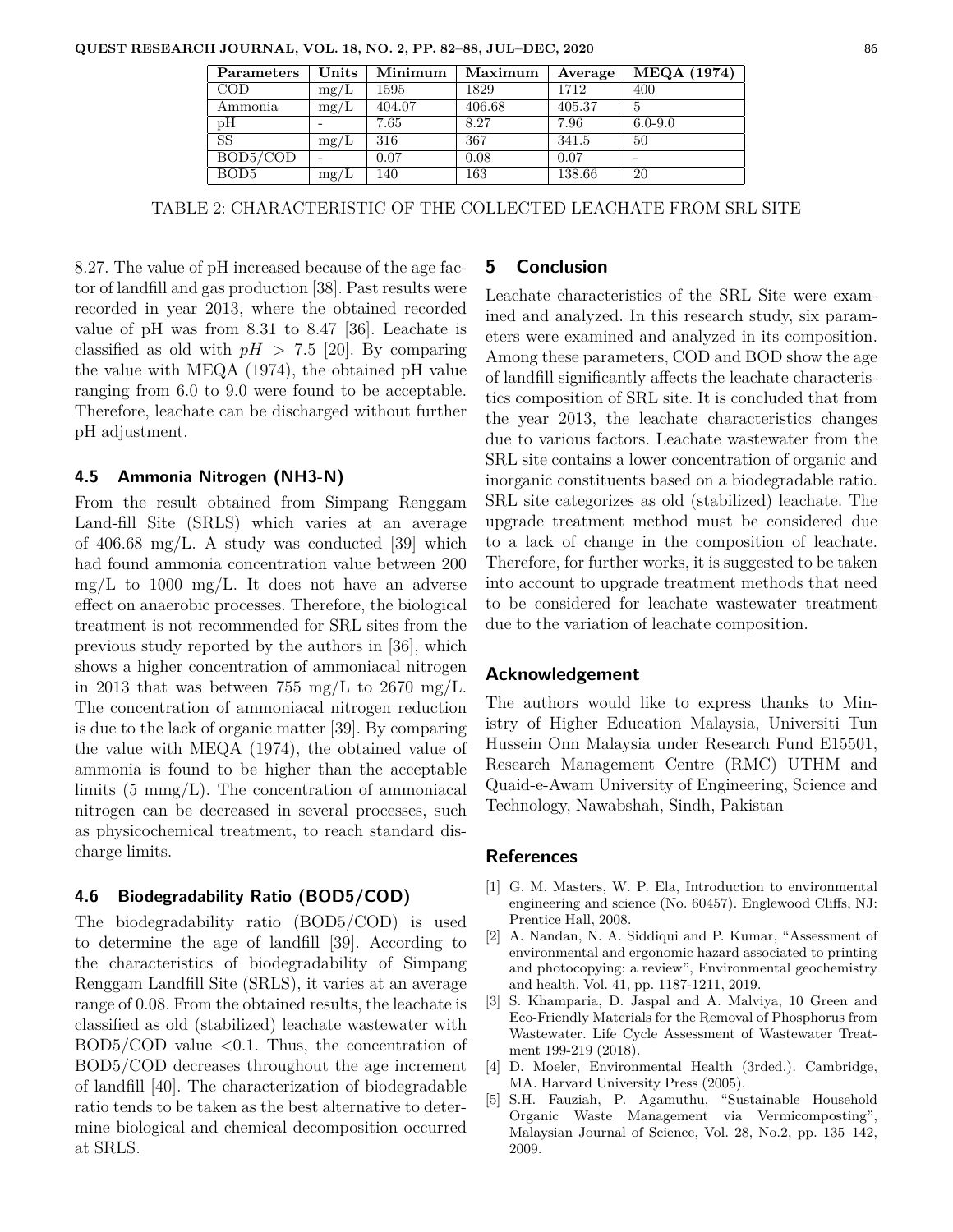- [6] H.B. Ismail, A.C. Hassan, M.H. Jamal, J. Martin, M.Z.M. Salleh, W.S.W. Chik and N.A.U. Yusof, "Potential revenue from solid waste recycling practices in faculty of civil engineering UiTM Johor, Pasir Gudang campus", Journal of Fundamental and Ap-plied Sciences, Vol. 10, pp. 2540-2550, 2018.
- [7] M. A. Khattak, L. J. Keat, K. A. Bapujee, T. X. Hui, A. Syafiq, A. D. A. R Othman and S. Kazi, "Global Energy Security and Ma-laysian Perspective: A Review", Progress in Energy and Environ-ment, Vol. 6, pp. 1-18, 2018.
- [8] M. Zin, N. Shaylinda, H. Abdul Aziz, M. N. Adlan and A. Ar-iffin, "Characterization of leachate at Matang Landfill site, Pe-rak, Malaysia", Academic Journal of Science, Vol. 1, No. 2, pp. 317-322, 2012.
- [9] Z. Daud, N. Nasir, A.A. Ab. Latiff, M. B. Ridzuan and H. Awang, "Treatment of biodiesel wastewater by coagulationflocculation process using polyaluminium chloride (PAC) and polyelectrolyte anionic", ARPN Journal of Engineering and Applied Sciences, Vol. 11, No. 20, pp. 11855-11859, 2016.
- [10] M. J. Bashir, H. A. Aziz, M. S. Yusoff and S. Q. Aziz, "Color and chemical oxygen demand removal from mature semi-aerobic landfill leachate using anion-exchange resin: An equilibrium and kinetic study", Environmental engineering science, Vol. 29, No. 5, pp. 297-305, 2012.
- [11] Z. Daud, H. A. Aziz, M. N. Adlan and Y. T Hung, "Application of combined filtration and coagulation for semi-aerobic leachate treatment", International Journal of Environment and Waste Man-agement, Vol. 4, No. 3-4, pp. 457-469, 2009.
- [12] Z. Daud, M. H. Abubakar, A. A. Kadir, H. Awang, A. A. Halim and A. Marto, "Optimization of leachate treatment with granu-lar biomedia: Feldspar and Zeolite", Indian Journal of Science and Technology, Vol. 9, No. 37, pp. 1-5, 2016.
- [13] Z. Daud, M. H. Abubakar, A. A. Kadir, A. A. A. Latiff, H. Awang, A. A. Halim and A. Marto, "Adsorption studies of leachate on cockle shells", International Journal of GEO-MATE, Vol. 12, No. 29, pp. 46-52, 2017.
- [14] M. S. Matias, M. M. da Silva, P. Ferreira and E. Ramalho, "A geophysical and hydrogeological study of aquifers contamina-tion by a landfill", Journal of Applied Geophysics, Vol. 32, No. 2-3, pp. 155-162, 1994.
- [15] A. M. Abudeif, "Integrated electrical tomography and hydro-chemical analysis for environmental assessment of El-Dair waste disposal site, west of Sohag city, Egypt", Environmental Earth Sciences, Vol. 74, No. 7, pp. 5859- 5874, 2015.
- [16] G. Bhalla, A. Kumar and A. Bansal, "Assessment of groundwater pollution near municipal solid waste landfill", Asian Journal of Water, Environment and Pollution, Vol. 8, No. 1, pp. 41-51, 2011.
- [17] P. V. Sharma, Environmental and engineering geophysics. Cambridge University press 1997.
- [18] M. A. Rosli, Z. Daud, H. Awang, N. A. Ab Aziz, M. B. Ridzuan, M. H. Abubakar and H. A. Tajarudin, "Adsorption Efficiency and Isotherms of COD and Color Using Limestone and Zeolite Adsorbents", International Journal of Integrated Engineering, Vol. 10, No. 8, pp. 8-13, 2018.
- [19] H. Alvarez-Vazquez, B. Jefferson and S. J. Judd, "Membrane bioreactors vs conventional biological treatment of landfill leachate: a brief review", Journal of Chemical Technology Bio-technology: International Research in Process, Environmental Clean Technology, Vol. 79, No. 10, pp. 1043- 1049, 2004.
- [20] W. Li, Q. Zhou and T. Hua, "Removal of organic matter from landfill leachate by advanced oxidation processes: a review", International Journal of Chemical Engineering, Vol. 2010, 2010.
- [21] H. Weigand, J. Fripan, I. Przybilla and C. Marb, "Composition and contaminant loads of household waste in Bavaria, Germany: Investigating effects of settlement structure and waste management practice", In Proc. of the 9th International Waste Man-agement and Landfill Symposium, Cagliari, 2003.
- [22] H. I. Abdel-Shafy, M. S. Mansour, "Solid waste issue: Sources, composition, disposal, recycling, and valorization", Egyptian journal of petroleum, Vol. 27, No. 4, pp. 1275- 1290, 2018.
- [23] M. I. Al-Wabel, W. S. Al Yehya, A. S. Al-Farraj and S. E. El-Maghraby, "Characteristics of landfill leachates and bio-solids of municipal solid waste (MSW) in Riyadh City, Saudi Arabia", Journal of the Saudi Society of Agricultural Sciences, Vol. 10, No. 2, pp. 65-70, 2011.
- [24] O. K. Ouda, H. M. Cekirge, "Roadmap for development of waste-to energy facility in Saudi Arabia", American Journal of Environmental Engineering, Vol. 3, No. 6, pp. 267-272, 2013.
- [25] Intergovernmental Panel on Climate Change, the supplementary report to the IPCC scientific assessment. Cambridge: Cam-bridge University Press, 1992.
- [26] S. Chun, Sanitary Landfills: Toward Sustainable Development. Lund University, 2001.
- [27] World Health Organisation, Air quality guidelines for Europe. Copenhagen, Denmark, 1987.
- [28] M. Sundaravadivel, S. Vigneswaran and J. A. Doeleman, "Waste management in semi-urban areas of India: appropriate techno-logical strategies to overcome financial barriers", Environmental engineering and policy, Vol. 2, No. 2, pp. 91- 104, 1999.
- [29] M. O. Saeed, M. N. Hassan, and M. A. Mujeebu, "Assessment of municipal solid waste generation and recyclable materials potential in Kuala Lumpur, Malaysia", Waste management, Vol. 29, No.7, 2209-2213, 2009.
- [30] B. Johnson, Zero waste home: The ultimate guide to simplifying your life by reducing your waste, Simon and Schuster, 2013.
- [31] APHA. Standard Methods for the Examination of Water and Wastewater. American Public Health Association, Washington DC, 2012.
- [32] M. Aopreeya, C. Arunlertaree, C. Yuwaree, R. Boonprasert and R. Hutacharoen, "Blood cockle shell: an agro-waste for N and P removal of shrimp farm effluent", Environment and Natural Re-sources Journal, Vol. 11, No. 1, pp. 58-69, 2013.
- [33] H. A. Aziz, A. Mojiri, and Wastewater engineering: Advanced wastewater treatment systems. IJSR Publications, Penang Malaysia, pp. 1-225, 2014.
- [34] A. K. Aeslina, A. B. A. Mohd Mustafa, A. V. Sandu, M. N. Norazian, A. L. Alia Lisanah and H. Kamarudin, "Usage of palm shell activated carbon to treat landfill leachate", International Journal of Conservation Science, Vol. 5, No. 1, pp. 117-126, 2014.
- [35] K. Y. Foo, B. H. Hameed, "An overview of landfill leachate treatment via activated carbon adsorption process", Journal of hazardous materials, Vol. 171, No. 1-3, pp. 54-60, 2009.
- [36] Z. Daud, N. F. M. Hanafi, H. Awang, "Optimization of COD and Colour Removal from Landfill Leachate by Electro-Fenton Method", Australian Journal of Basic and Applied Sciences, Vol. 7, No. 8, pp. 263-268, 2013.